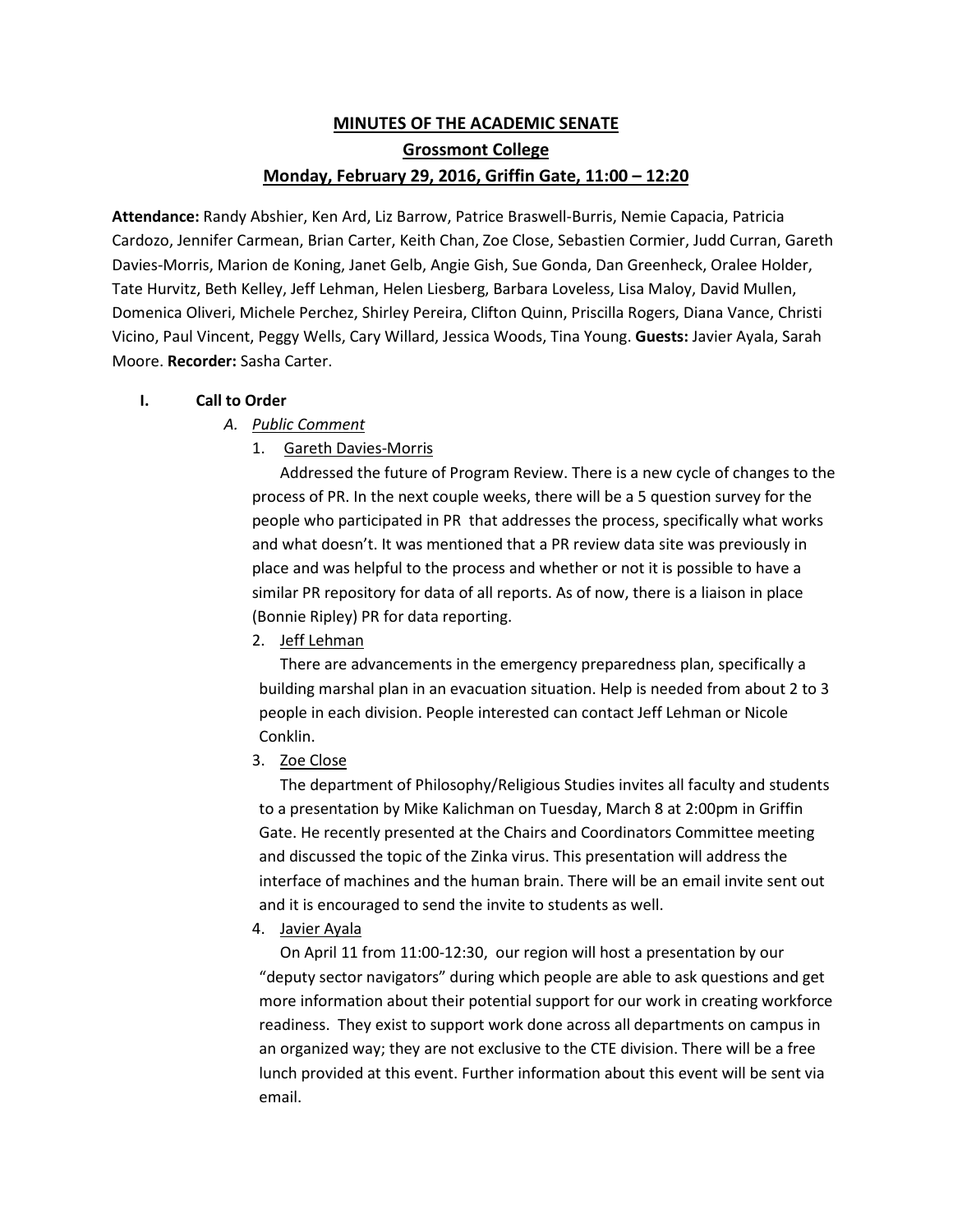## *B. Approval of Agenda* M/S ?/Young. Motion passed.

*C. Approval of Minutes from February 1* M/S de Koning/Gonda. Motion passed.

## **II. President's Report – Tate Hurvitz**

## *A. Strategic Planning Forum*

Today, February 29, is the last day to sign up for the Strategic Planning Forum. Achieving the Dream has been doing deep analysis and synthesis of data over the past year. This spring, the Forum is focused on implementation planning.

## *B. San Diego Center for Ethics in Science and Technology*

The San Diego Center for Ethics in Science and Technology director Mike Kalichman presented at the previous Chairs and Coordinators Committee meeting through connections with Grossmont College equity funds. The organization exists to engage those disengaged, disenfranchised students in the areas of science and math. The ethics center is offering a plan to investigate through conversations about ethics by creating a small working group made up of various disciplines. The working group will work to design a needs assessment survey that will address areas to intervene effectively and formulate an implementation plan accordingly. Those who are interested, contact Tate Hurvitz.

A point was mentioned about the timeliness of Mike Kalichman's presentation about Zinka virus, as this past week NPR discussed the potential solutions also mentioned in Mike's presentation.

# *C. Committee Call updates*

Later today, there will be an email sent out regarding volunteering for committees. There are core committees that need volunteers. The committees meet once per week for 1 to 2 hours and being a part of these committees is part of the core function of faculty members. In order for these committees to do well, adequate representation is needed.

The suggestion was made that it could be helpful to hire full-time temporary faculty to fill in when full-time permanent faculty are completing off-campus assignments. They would commit as a regular faculty member, but for a limited time.

A concern was raised that suggested a "transitioning" by giving someone a full semester load prior to subjecting them to as much responsibility as filling in as a fulltime faculty member. Doing this also gives them a better understanding of the role of a coordinator by being a part of committees as well. This especially needs to be addressed when there is a lot of turn over.

A question arose regarding the committees that part-time faculty are able to be on and whether they are paid for committee involvement. All committees that are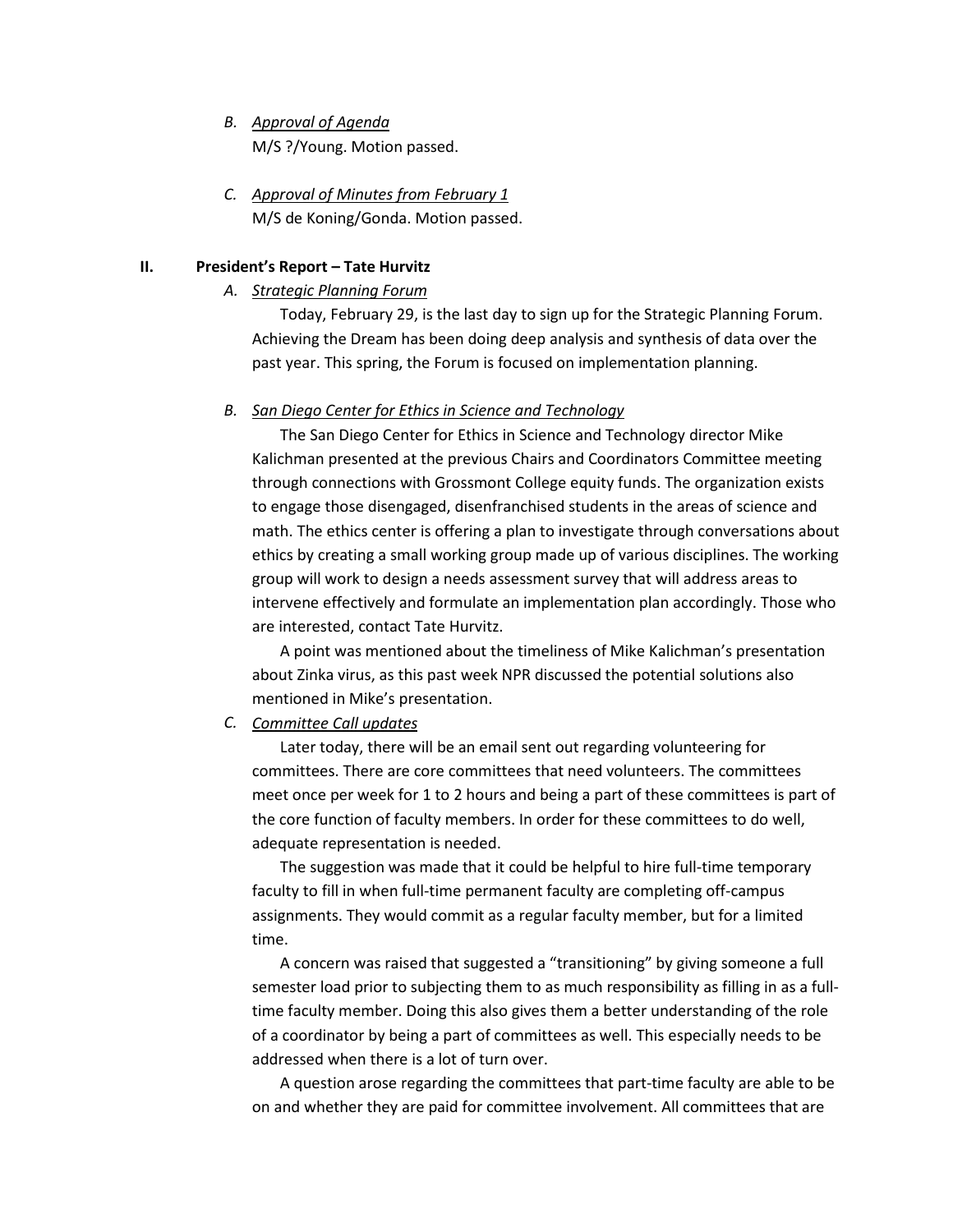open to faculty are open to both part-time and full-time. There are some committees that call for a part-time position within the committee itself but don't exclude part-time faculty from being a part of the committee within another position. Resolutions discussed in ADSOC meetings will address how to account for the hours that part-time faculty served on a committee and pay thereof.

A concern was raised about whether there was communication to part-time faculty about their contract to be a part of committees and is a question of how capacity for all faculty members is being built and communicated.

### **III. Committees**

#### **IV. Action Items**

#### **V. Information Items**

#### *A. Open House (Lorena Ruggero)*

This year's Open House will be Saturday, March 5 from 10:00am to 2:00pm. There is still time to get involved. Volunteers are needed for information fair set up. Workshops will be 1:00 to 2:00pm from several different departments. Email Lorena if your department is interested in hosting a workshop. Open labs are also welcome. It is important for all departments to start thinking about next year's Open House regarding what should be included and implemented. We are working with Grossmont Union High School District and East County Education Alliance to get the word to students and get them involved. There is free lunch for the RSVP students. There is also limited free food for people who complete a "passport" activity by visiting booths and getting a "passport" stamped. The food is funded through equity dollars.

It was suggested to send information out to departments that include numbers from previous Open House events to give departments an estimate of numbers for brochures and other print outs. It is being suggested to plan numbers around 100-200. There are also promotion items available to have and pass out at individual tables.

In the past when counseling services had several different workshop times most people attending chose the earlier times over the later times and the later workshops had little to no attendance as a result.

The possibility of hosting separate workshops for students and parents was discussed and the concern was raised that there may be communication errors between the students and their parents about the information from the workshops attended. This was trialed during the last open house and the feedback was that there were miscommunication errors.

#### *B. Canvas*

In exploring the LMS switch to Canvas, part of the discussion has been the reduced cost of Canvas compared to what is being spent on Blackboard currently. While Canvas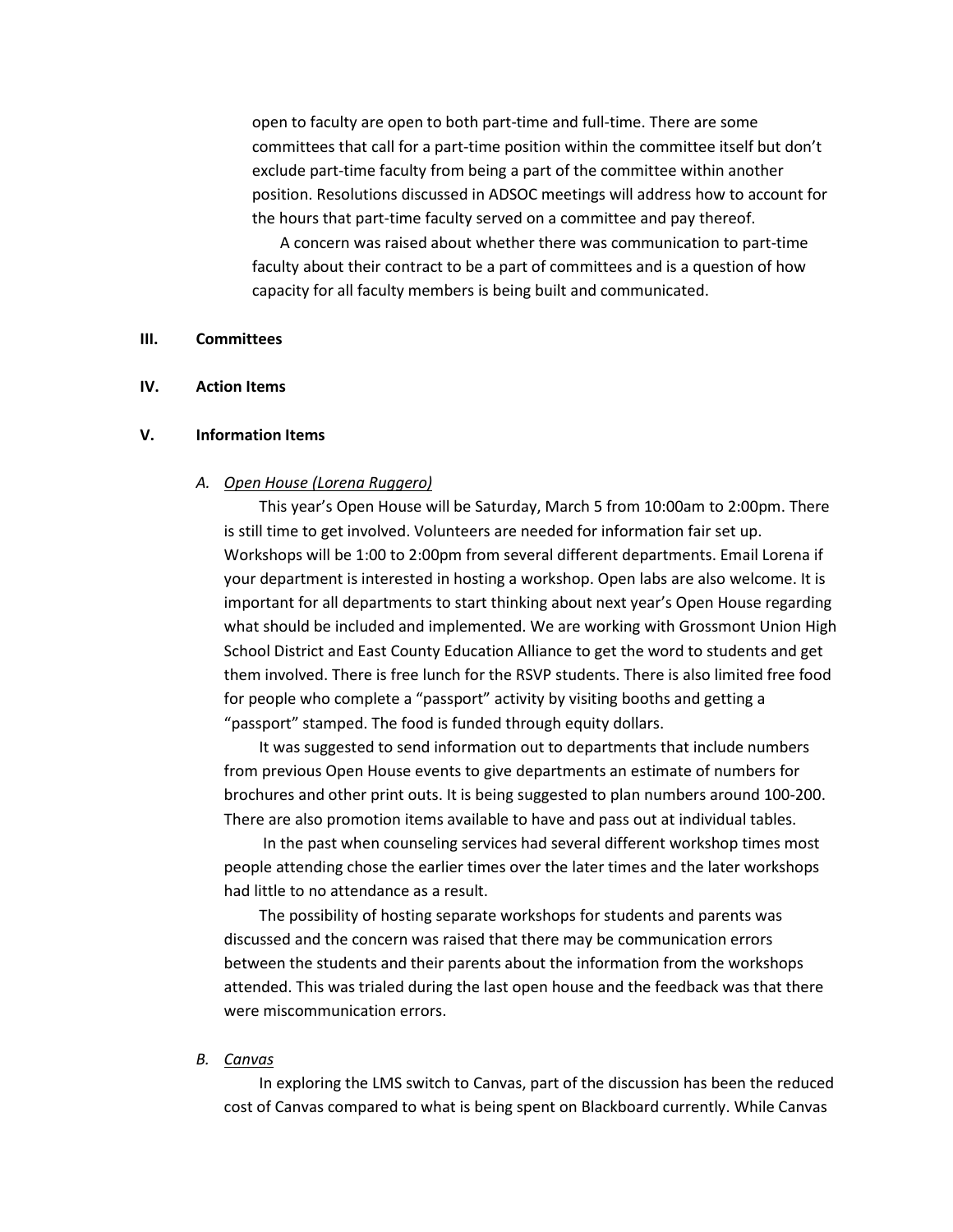is not free, essentially it is a lesser cost. However, cost should not be what drives the decision to make the switch – quality of education for the students is what the most important factor is.

Representatives from Canvas and from Blackboard Ultra were invited to present each LMS, demo websites for canvas were offered for anyone to utilize and review, the option to create a temporary account has also been available, and surveys were subsequently conducted for feedback on the choice of LMS's. Survey results displayed revealing that more participants favored the switch to Canvas over keeping Blackboard or switching to Blackboard Ultra (available Here: .

A concern was raised about the number of people who made an account and utilized it to determine which LMS was better and was resolved that there is no way to track the number of accounts made. There were about 45 people who attended the Canvas presentation while Blackboard Ultra had about 12. The links are still available to use each demo website. There were multiple opportunities, over two semesters, for people to engage in learning about each LMS.

A question was raised regarding whether or not SafeAssign (anti-plagiarism software) will no longer be available if we switch to Canvas. This was addressed and it was mentioned that Turnitin.com has a plugin capacity through an institutional account that would be initiated.

The process from here will be that there will be a formal vote in next week's AS meeting, then LMS working group, and then it will be taken through the formal governance structure – and to the board for a final ratification.

It was suggested to encourage senate representatives to access the demos that are still available online and complete surveys to obtain more survey numbers.

It was mentioned that Canvas is a for-profit company and will likely increase cost as soon as the OEI subsidy is ended. OEI suggests that a decreased cost will remain in place, but cannot be guaranteed at this time.

A comment was made about the demos and surveys conducted at Purdue that did not suggest a reason to make the switch from Blackboard to Canvas. The results of those surveys were that while both faculty and students preferred Canvas, it was not enough to justify a switch. This study was produced in 2014.

A benefit of switching to Canvas was mentioned that there is an ease of transfer of work from one LMS to the other rather than having to redo all the work from Blackboard onto Canvas.

### *C. Sustainability BP/AP (Jacqueline Hall, Randy Clark)*

Guests introduced by Tate Hurvitz. The board passed that there will be a sustainability program in place. Last spring, Jacqueline Hall, from Cenergistic, a company in Texas), was hired to do sustainability work at our campus.

(Powerpoint presentation displayed – Attachment B) Cenergistic implements sustainability programs in schools in various areas across the country. Since this implementation, there has been a 20-30% total in energy conservation which is money